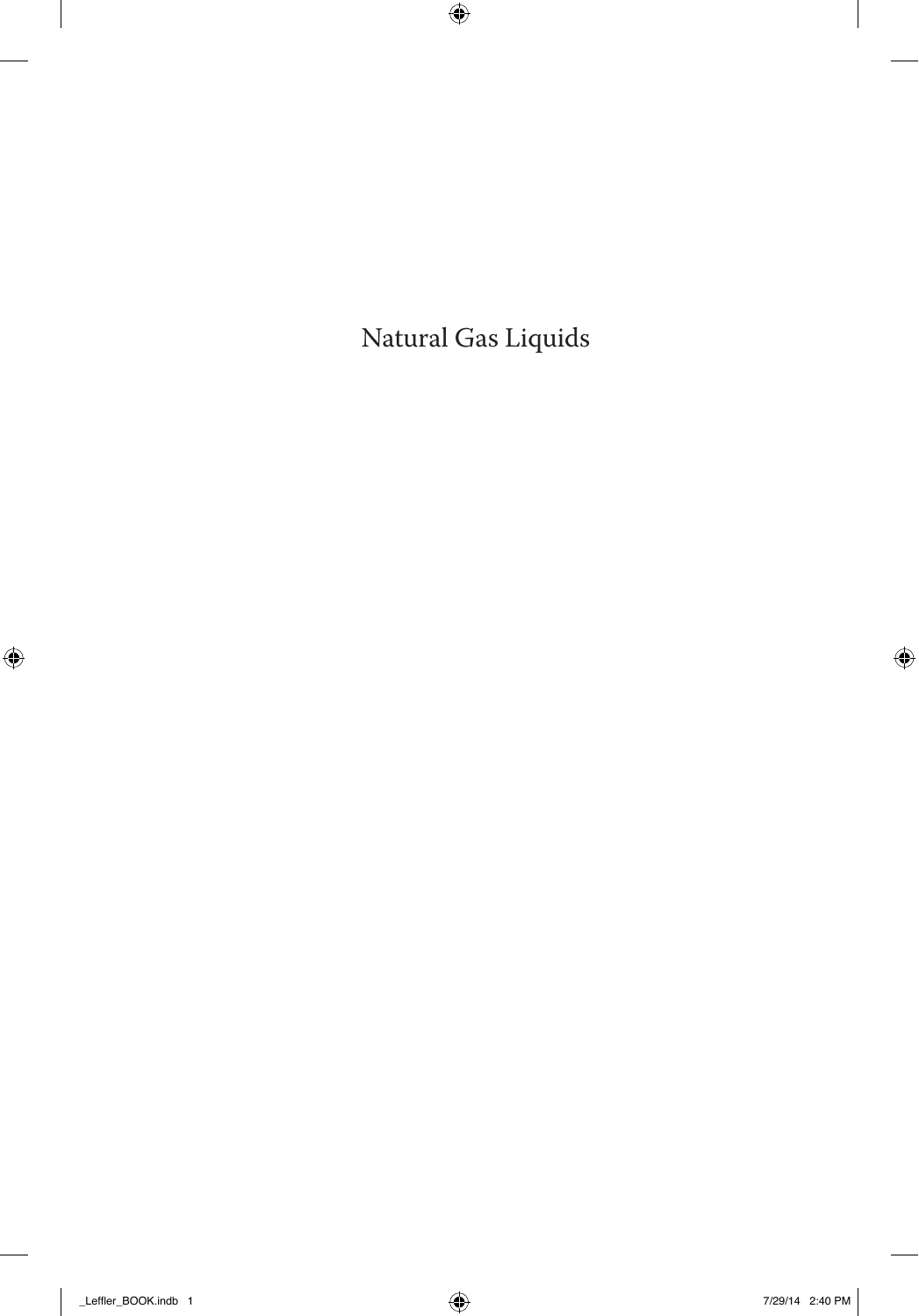# **Contents**

|  | 3 The Science and Engineering of the Upstream  25 |  |  |  |
|--|---------------------------------------------------|--|--|--|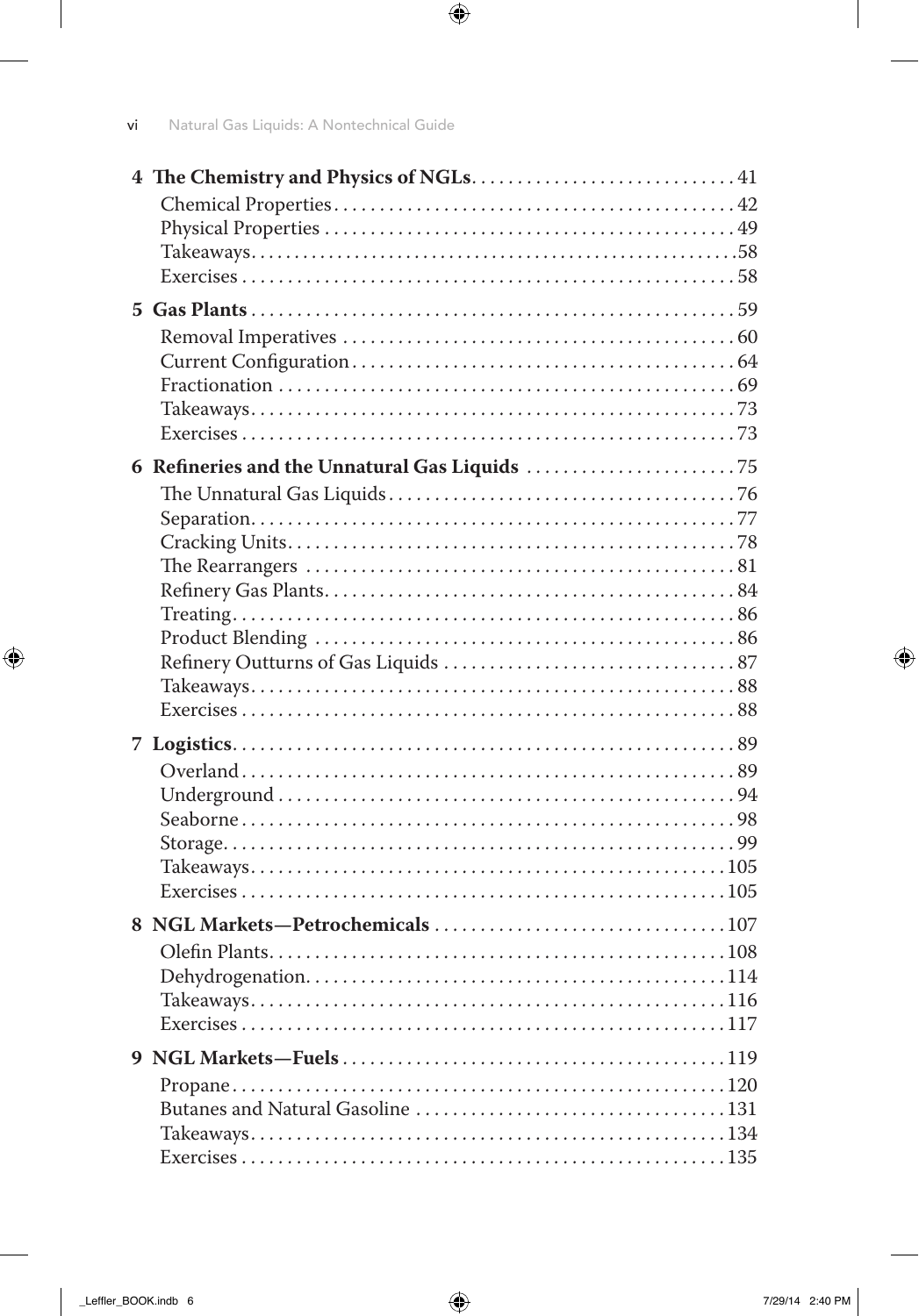| Appendix 3 Gas Plant Yield and Shrinkage Calculations  187 |  |  |  |  |
|------------------------------------------------------------|--|--|--|--|
| Appendix 4 Octane Number Measurement 193                   |  |  |  |  |
| Appendix 5 Ethane and Supercritical Properties 199         |  |  |  |  |
|                                                            |  |  |  |  |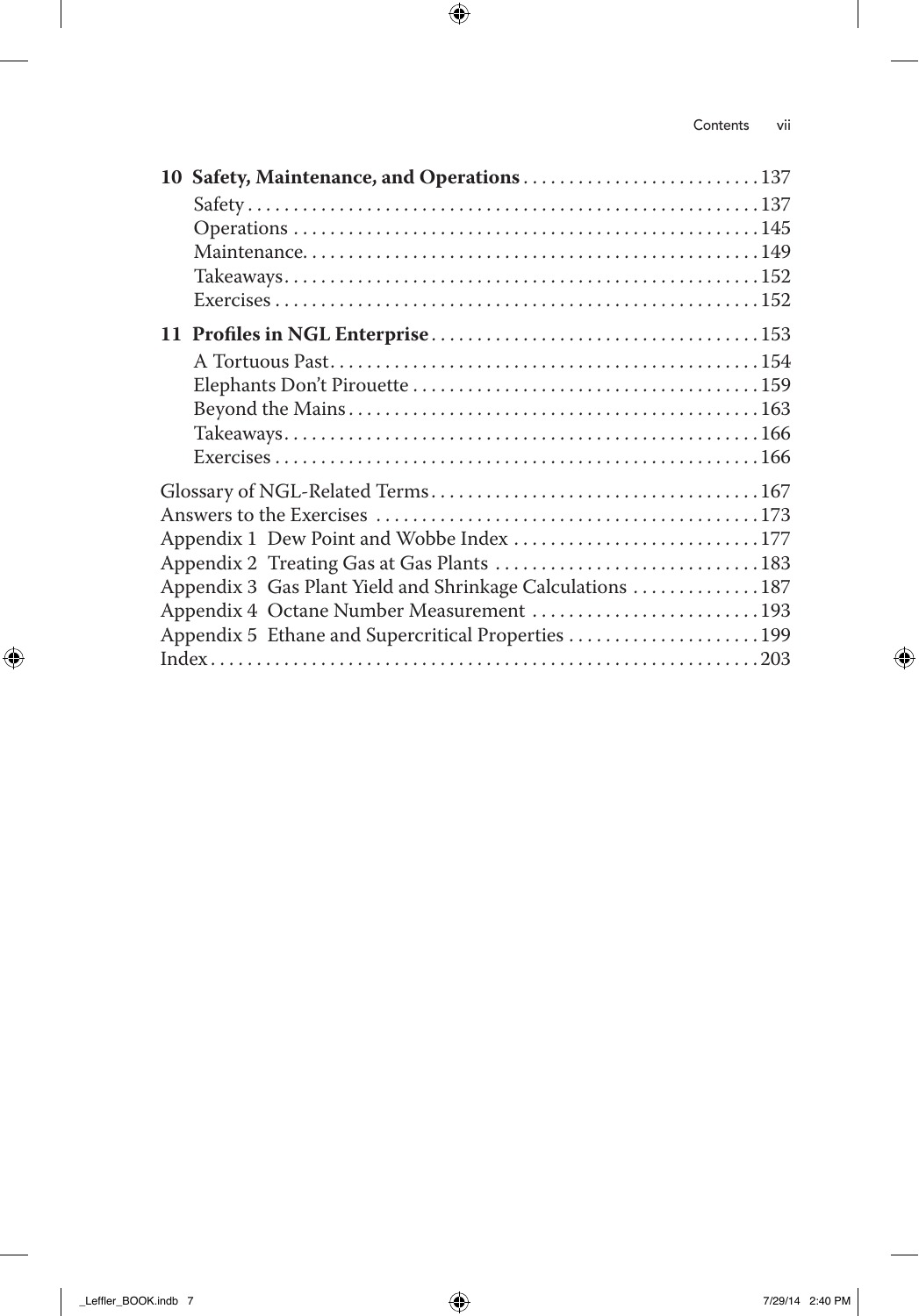## Preface

The first textbook ever, written by Peter Lombard, was published in 1158. In all the years that have followed, incredibly enough, no one has put a pen to paper to create another textbook explaining natural gas liquids (NGLs) in a simple way. This work corrects that incomprehensible void.

Just a few decades ago, most engineers and businesspeople who managed and operated NGLs inhabited offices that were situated in the back corridors of oil companies' offices or in obscure buildings out in the oil patch. Their more senior executives thought of their commodities as necessary but ancillary operations to the much larger oil and gas businesses.

In more recent decades, three waves of change rolled in to alter most of that:

- The emergent and re-emergent growth of the petrochemicals industry, which provided excellent feedstock opportunities for NGLs.
- The appearance of dynamic and entrepreneurial midstream companies whose primary business is gas plants, pipelines, storage, and any other logistical matter. Exploration and production companies were happy to outsource their midstream worries to them.
- The burgeoning supply of NGLs, especially from shale gas exploitation.

So today, numerous enterprises populate the value chain from the subsurface reservoir to the consumer. To deal with that, I am fortunate to have had the opportunity to tap into people with many different areas of expertise. In particular, I want to thank Dr. Shu Luo, Dr. Donald L, Burdick, Martin S. Raymond, Joel Sopchak, Josh Kasprzak, Gary Hunter, Michael Tusiani, and Robert R. Petrie. They all helped refine the ideas and words I have used to explain the NGL business in terms that are as nontechnical as possible. Still, they have no responsibility and get no reward (other than their name in print) for the integrity of anything in this book. I get both.

Not every chapter in this book will appeal to someone looking for a better understanding of NGLs. Certainly, the introduction and discussion of the value chain in chapter 1 and the history of the NGL business in chapter 2 should appeal to all. The science and engineering of the upstream in chapter 3 might be a dauntingly deeper background (pun intended) than some want. As technical as the chemistry and physics of NGLs is in chapter 4, it discusses a promisingly important foundation of the business and should not be missed.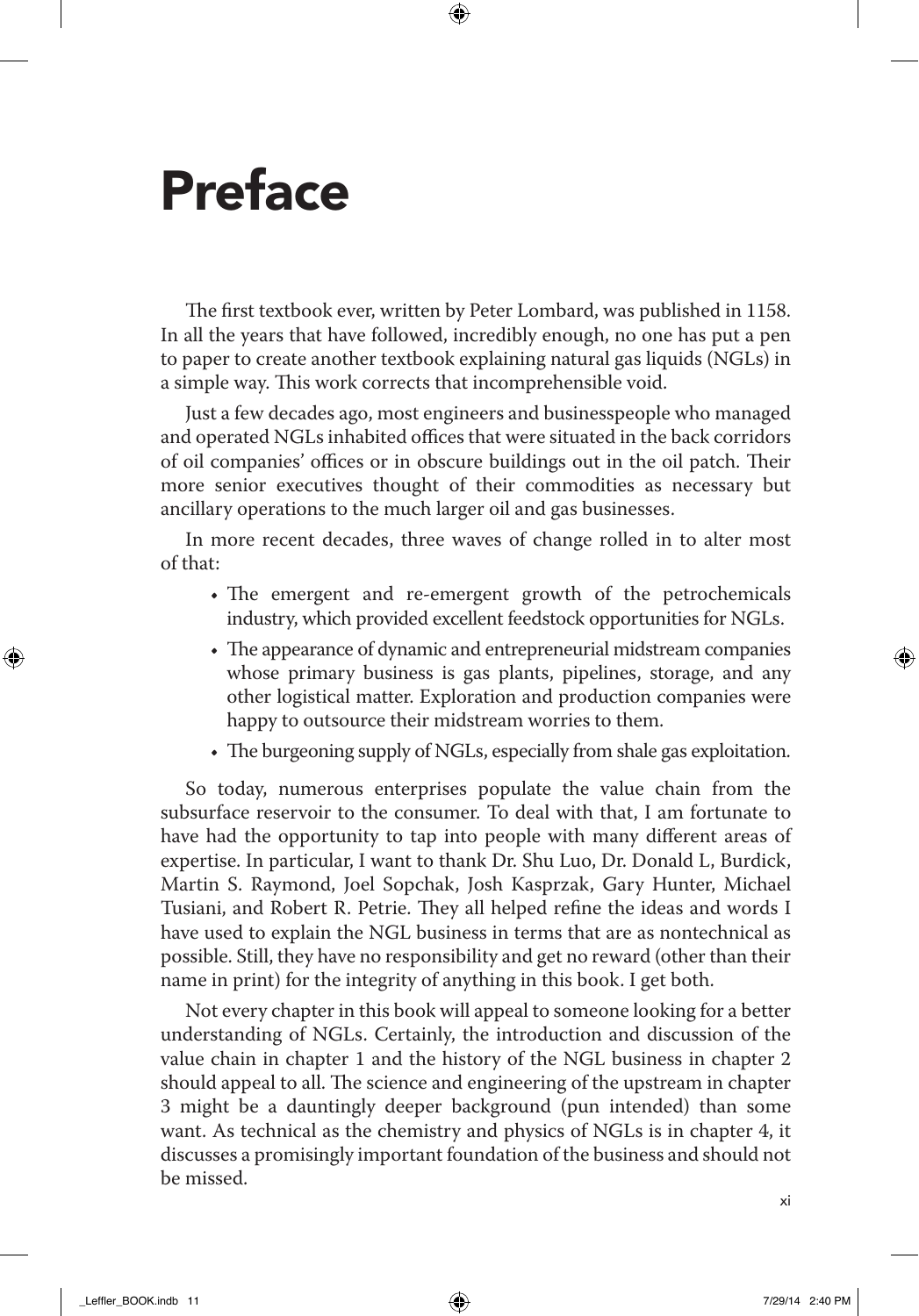The rest of the chapters, on gas plants (chap. 5), refineries (chap. 6), logistics (chap. 7), petrochemical markets (chap. 8), and fuel markets (chap. 9), speak to understanding the commercial aspects of NGLs. Chapter 10 covers safety, operations, and maintenance. Profiles of some intriguing NGL companies in chapter 11 address the elements of success in the NGLs business. For anyone even mildly into technology, the appendices give some particulars that elaborate on the exasperatingly complex problems that NGLs can present to the owners of natural gas pipelines and gas plants and to their customers.

> William L. Leffler January 2014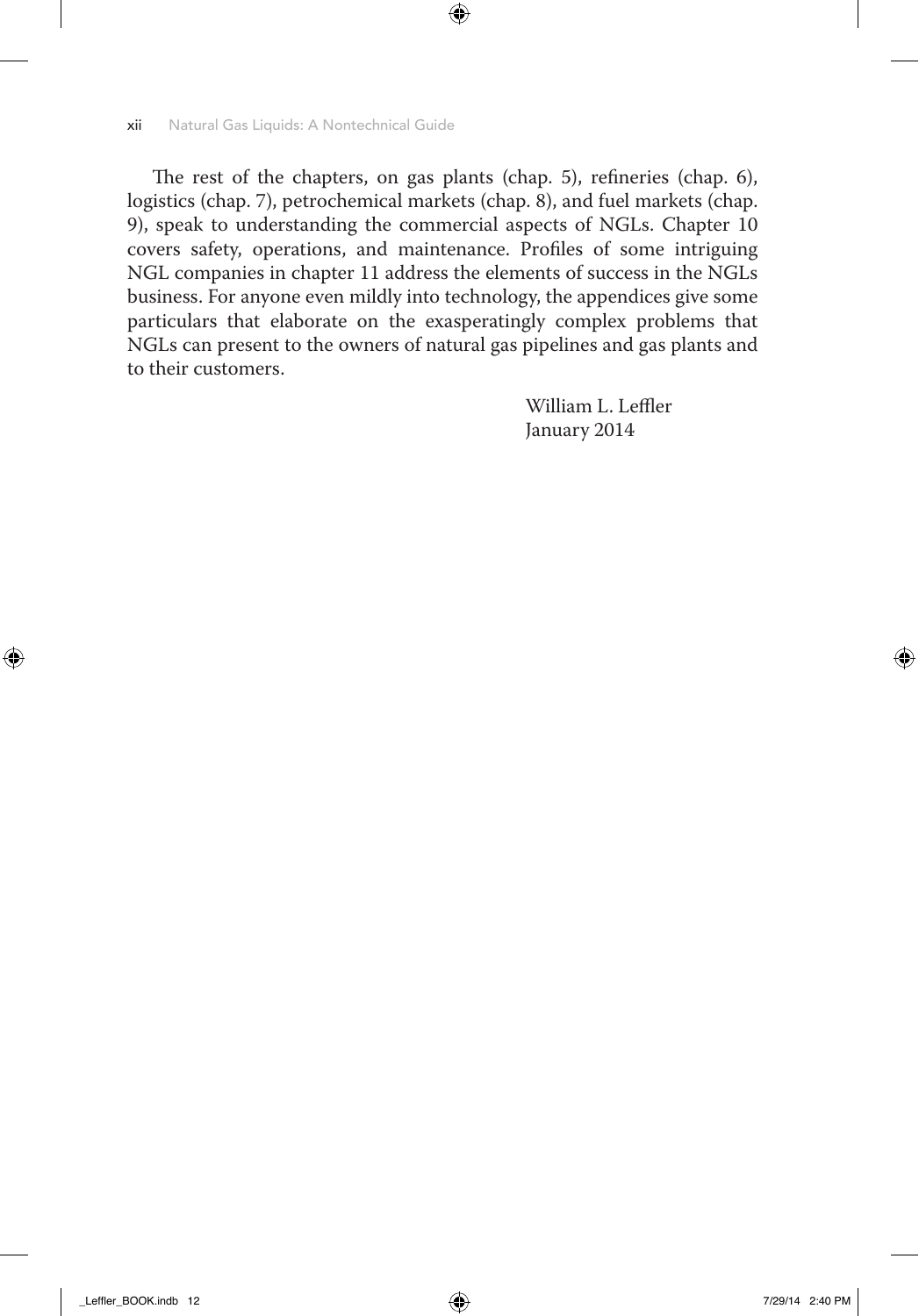### **CHAPTER 1**

## Introduction

*The beginning is the most important part of the work.*

Plato (427–347 bce), *The Republic*

In 1910, a frustrated motorist complained to Dr. Walter Snelling of the U.S. Bureau of Mines, "Half the gas in my tank disappears by the time I get home." Snelling took a sample and quickly found the disappearing liquid to be vaporizing gases. He built his own still from an old water heater, some copper tubing, and wire-wrapped glass bottles. That allowed him to collect the gases as liquid and to patent the first process for capturing natural gas liquids. Two years later, Snelling's American Gasol Company installed a propane tank at the home of John Gahring, his first commercial customer, which marked the start of the liquefied petroleum gas industry.

Snelling was an exceptional scientist but not a businessman. His ventures collapsed, and in 1913 he sold his patent to the more entrepreneurial Frank Phillips for \$50,000, a handsome sum at the time, and returned to the Bureau of Mines.

That oxymoron, natural gas liquids, can be a mystery. Are they gases? Are they liquids? Are they natural?

The answer to all three questions: yes . . . usually.

In the middle of the 20th century natural gas liquids (NGLs) operations were an obscure business run in the back corridors of most exploration and production companies, down the hall from the big traders. Later, the growth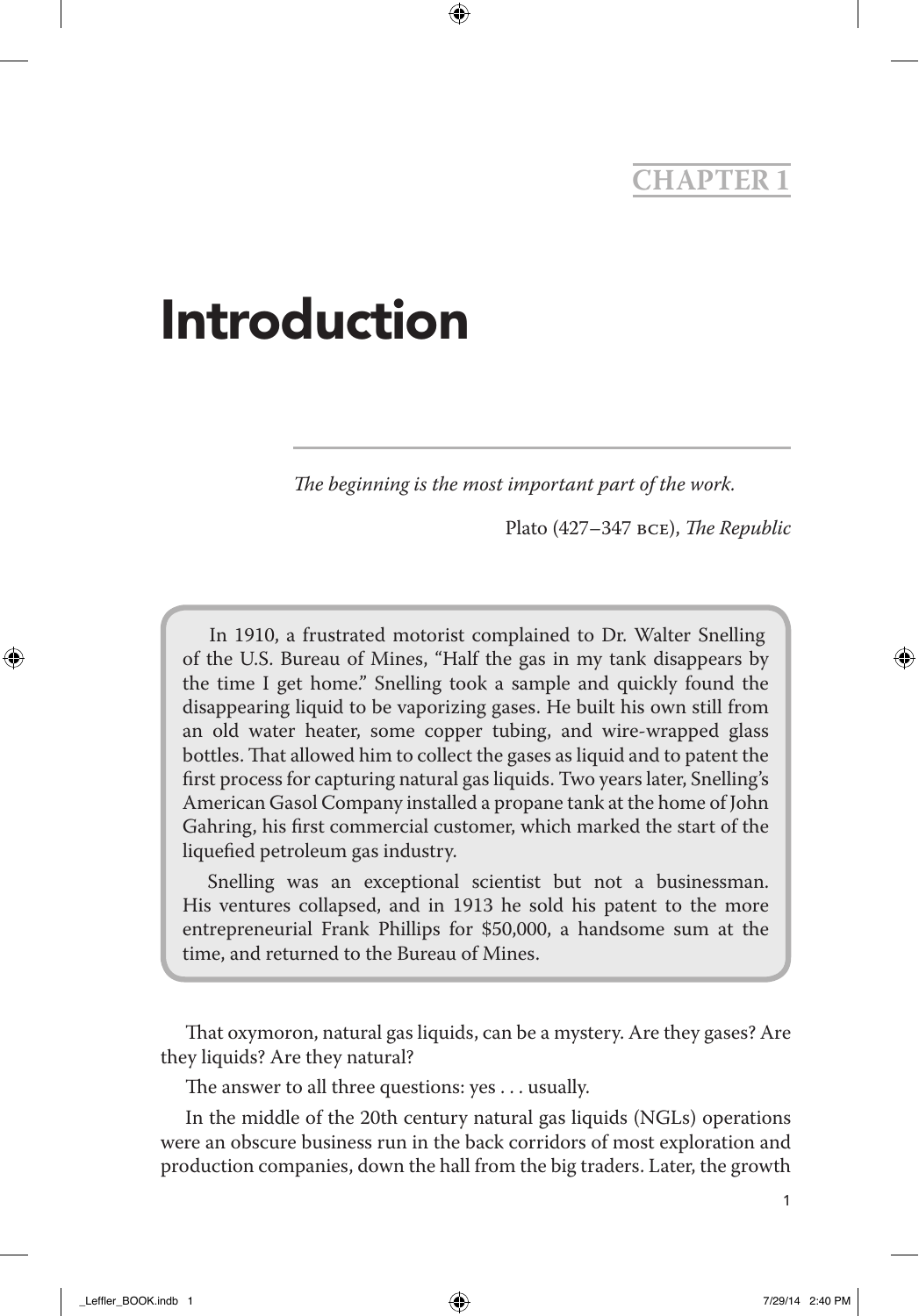### **CHAPTER 2**

## A Short History of the NGL Business

*Beginning is easy. Continuing is hard*.

Japanese proverb

"The available supply of gasoline, as is well known, is quite limited, and it behooves the farseeing men of the motor car industry to look for likely substitutes" (article in *The Horseless Age*, December 13, 1905).

"The world's total endowment of oil amounts to 60 billion barrels" (U.S. Geologic Survey, May 1920).

"The Stone Age did not end for lack of stone, and the Oil Age will end long before the world runs out of oil" (Sheikh Zaki Yamani, Oil Minister of Saudi Arabia during the 1970s).

"The USGS estimates that the mean undiscovered, conventional reserve additions in the world total 665 billion barrels of oil, 1,429 trillion cubic feet of natural gas, and 16 billion barrels of natural gas liquids" (U.S. Geologic Survey, June 2012).

Colonel Edwin Drake kicked off the oil and gas industry when he drilled his well in Titusville, Pennsylvania, in 1859. For the first 35 years the demand for lamp oil (kerosene) buoyed the growth of oil. But by 1890 people began to use light bulbs instead of lanterns, and oil's future turned uncertain. Then came the automobile. Up to that time, all that white stuff—gasoline and natural gas liquids—was considered a waste product. Most producers left the "wild" material, sometimes called fizz gas, greased oil, wet gas, or overhead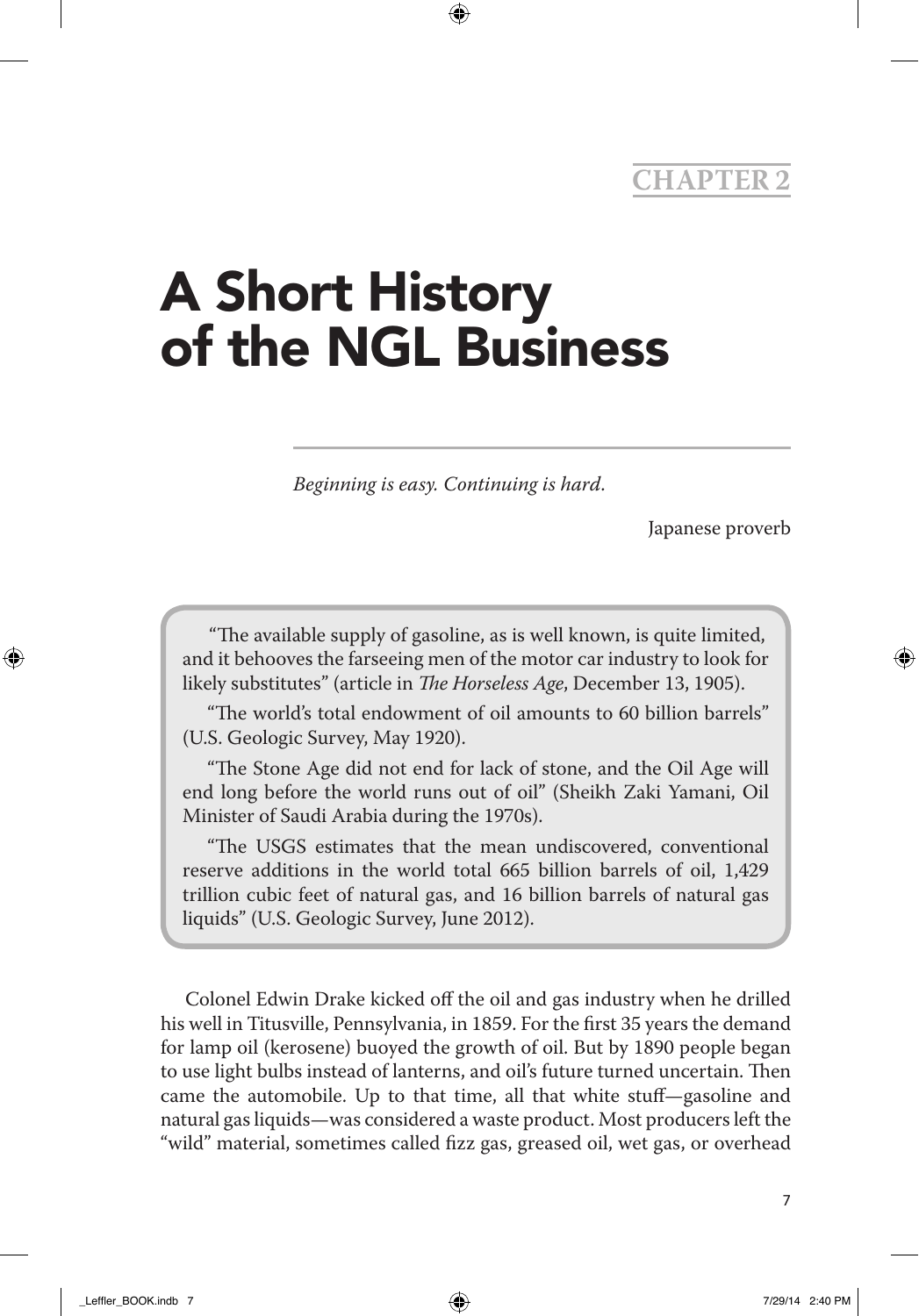The first round of ships, dubbed *semirefrigerated*, dealt with all three.

The growing availability of LPG from the Persian Gulf found ready markets in Europe by the 1970s. Along with increased crude oil production came associated natural gas from the same wells. NGLs were part of the mix. Before 1970 most of the natural gas associated with crude oil production was flared. Bothered by conscience and by international abhorrence at the waste, the new national oil companies in the Persian Gulf states began to reinject the gas into the reservoirs for future use. Before doing that, they built natural gas processing plants to recover the NGLs for marketing.

A large shift in international trade patterns started around 1975. Most of the huge increases in Persian Gulf NGL production went to Japan, Korea, and China, as demand in those markets started to accelerate (fig. 2–6) with rising incomes, infrastructure development, and, importantly, the advent of larger LPG ships.

In 1962 the Mitsubishi shipyard delivered a new class of LPG ship, *the Bridgestone Maru*, known then as a VLGC (very large gas carrier). Refrigeration plants on this class of huge vessels kept the cargo at −45°F, below propane boiling temperature. That allowed virtually zero working pressure, with less tank weight (but more expensive nickel-steel alloy). The tanks no longer had to be cylindrical and could match the contours of the ship's hull. Some VLGCs now carry more than 20 million gallons of LPG  $(fig. 2-8)$ .



Fig. 2–8. VLGC—very large gas carrier for LPG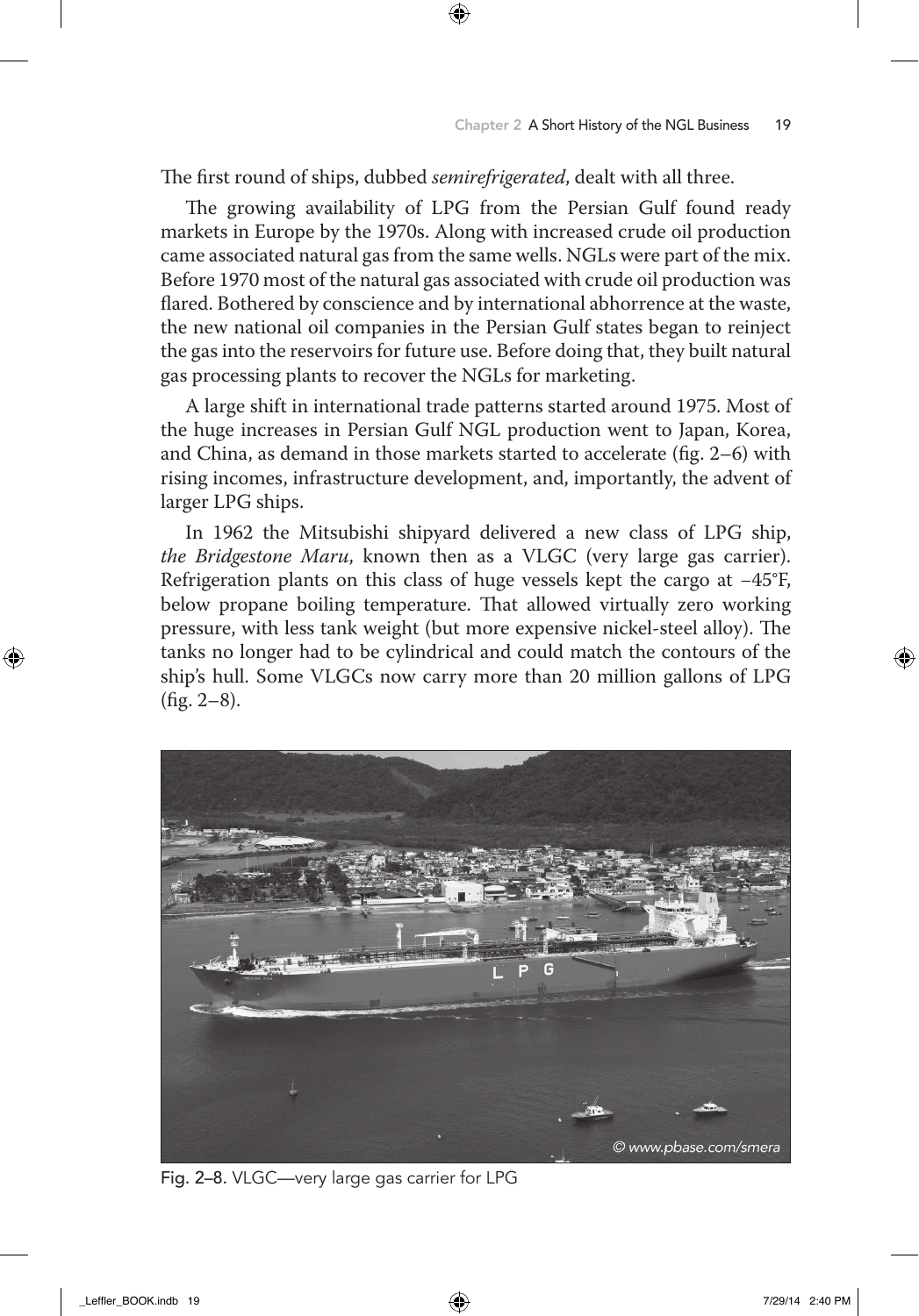#### Setting casing

Eventually, the mud gets so heavy that it might start to move into the surrounding layers of sediment at the upper part of the well hole. At that point, the driller stops drilling and pulls the drill pipe and bit out. This seemingly archaic and arduous effort, called *making a trip*, takes hours of effort by the rig crew. (They have to do this whenever they have to change a worn-out drill bit as well.) They have to pull the drill pipe out, length by length, wedge it so that the rest does not fall back in the hole, unscrew it, stack it, and pull the next length out.

Once the hole is clear of the drill pipe, the driller inserts steel casing into the hole, again adding it, piece by piece, to the bottom of the hole. The driller then pumps cement down through the casing and up its outside, between the casing and the wall of the wellbore. The cement and casing provide a permanent barrier, ensuring the integrity of the well and preventing disastrous collapse. At the same time, the steel casing prevents any fluids from the wellbore from penetrating the walls of the well and contaminating aquifers, water tables, or any other formations. Bedsides that environmental imperative, loss of mud into the formation would be no small money matter either.

After the drill bit and drill pipe go back in the hole (piece by piece) though the casing, drilling resumes. As the bit goes deeper, the driller has to repeat the process every time the drilling mud gets too heavy for the formation below the last casing string. Of course, to fit in the hole, every additional set of casing has to be a smaller diameter than the one above it. The drill bit has to be smaller as well. The driller has to carefully balance mud and casing in wells in order to reach depths of 25,000 feet or more.

While the bit is turning in the hole, the driller watches the weight of the drill pipe pressing down on the drill bit. After a while, if the driller were to allow the full weight of the drill string to sit in the bottom, it may well crush the drill bit. While drilling, the driller continually receives measurements of pressure, temperature, formation composition, and fluid content—usually water, but maybe some hydrocarbon along the way. Geologists examine the cuttings that came up with the mud. They look for formation characteristics and the presence of water or hydrocarbons.

Finally, the driller reaches the target depth. Several things can happen at this point:

- If nothing of commercial interest has been found, the driller can abandon the well by pulling all the tubulars and plugging the hole with cement.
- The driller can run a short drillstem test, letting the fluids in the reservoir flow thorough the drill pipe.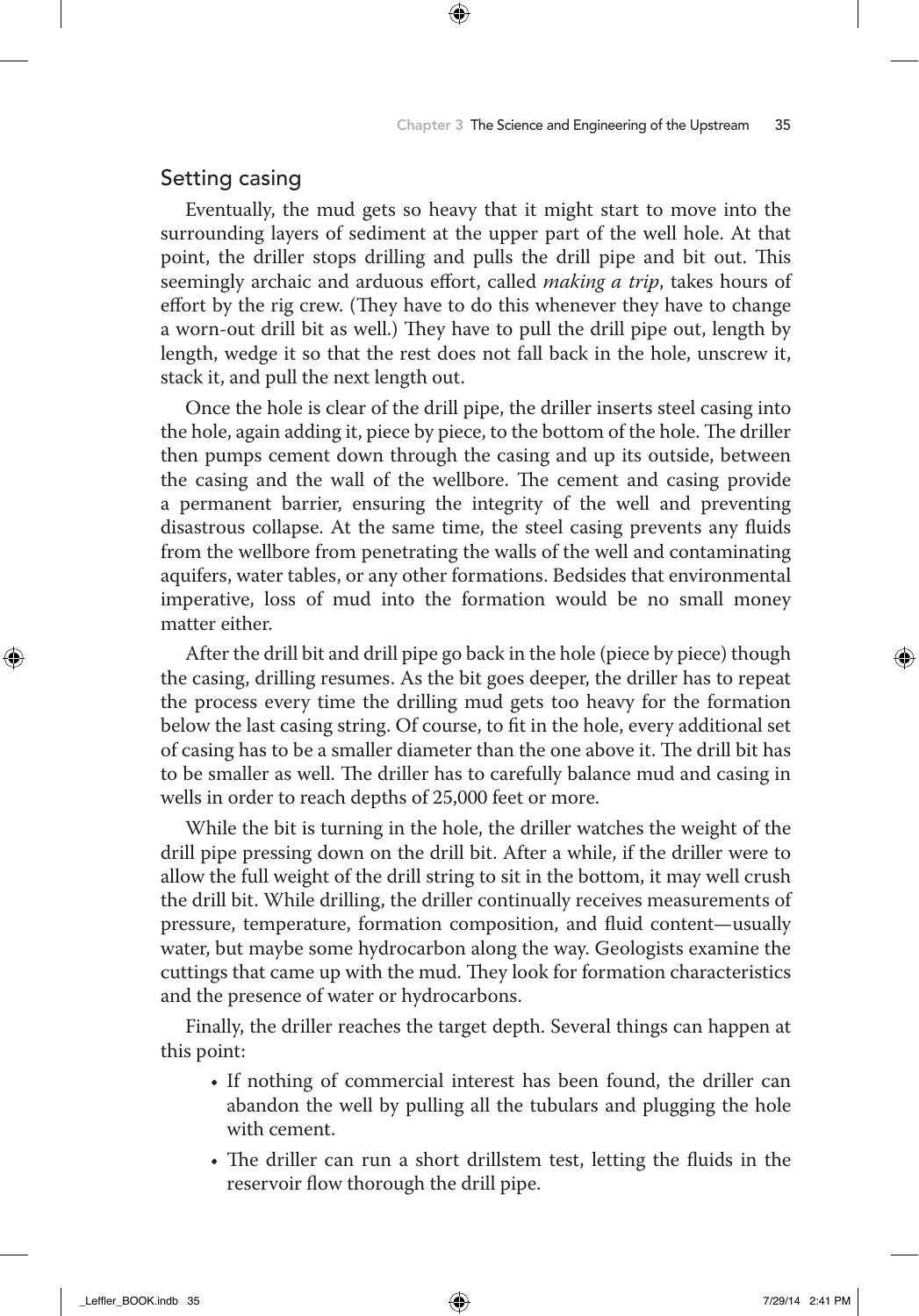#### How much?

Inevitably someone will want to know, "How much NGL is there in natural gas?" The answer is always, "It depends."

Every natural gas field has a unique composition of methane and NGLs, as well as some other, more or less undesirable compounds. Table 4–4 shows some approximations that cover many fields. *Dry gas fields* contain almost all methane and little NGLs. The so-called *liquids rich* production coming from shale gas fields is lower in methane and higher in NGLs. Natural gas fields in Pennsylvania, for example, have both kinds. In the north central and northeast part of the state, the bulk of the natural gas produced is dry. The natural gas production from the Marcellus shale is one of the natural gas streams most heavily laden with NGLs, particularly ethane.

|                                 | <b>Typical</b> | Range         |  |  |  |  |  |
|---------------------------------|----------------|---------------|--|--|--|--|--|
| Hydrocarbons                    |                |               |  |  |  |  |  |
| Methane $(C_1)$                 | 93.0           | $80.0 - 98.0$ |  |  |  |  |  |
| Ethane $(C_2)$                  | 3.4            | $0.5 - 10.0$  |  |  |  |  |  |
| Propane $(C_3)$                 | 1.5            | $0.2 - 4.7$   |  |  |  |  |  |
| Isobutane (iC4)                 | 0.4            | $0.05 - 2.0$  |  |  |  |  |  |
| Normal butane ( $nC_4$ )        | 0.5            | $0.06 - 2.0$  |  |  |  |  |  |
| $Isopentane$ (iC <sub>5</sub> ) | 0.2            | $0.03 - 1.00$ |  |  |  |  |  |
| Normal pentane ( $nC_5$ )       | 0.1            | $0.0 - 0.4$   |  |  |  |  |  |
| Hexane and heavier $(C_4+)$     | 0.3            | $0.0 - 0.8$   |  |  |  |  |  |
| Inerts                          |                |               |  |  |  |  |  |
| Nitrogen $(N_2)$                | 0.3            | $0.1 - 0.9$   |  |  |  |  |  |
| Helium (He)                     | Trace          | $0.0 - 2.0$   |  |  |  |  |  |
| Impurities                      |                |               |  |  |  |  |  |
| Carbon dioxide $(CO2)$          | 0.6            | $0.1 - 1.9$   |  |  |  |  |  |
| Hydrogen sulfide ( $H_2S$ )     | Trace          | $0.0 - 0.2$   |  |  |  |  |  |
| Oxygen(O <sub>2</sub> )         | Trace          | $0.0 - 3.0$   |  |  |  |  |  |
| Water $(H2O)$                   | Trace          | $0.0 - 0.01$  |  |  |  |  |  |

Table 4–4. Natural gas composition mole content\*

\*The engineers who calculate the NGL content in natural gas use mole percent instead of volume percent. The latter is more or less useless in calculating the outturn of NGLs from a gas plant because each NGL has a different conversion as it goes from gas to liquid, from the inlet to the outlet of the gas plant. The engineers have to use mole percents to get it right. Mole percents are rooted in the atomic weights of each of the NGLs. A mole of ethane has the same number of molecules in it as a mole of any other NGL, but has its own mole weight in pounds. None of this is intuitively obvious; see appendix 3 for a deeper explanation.